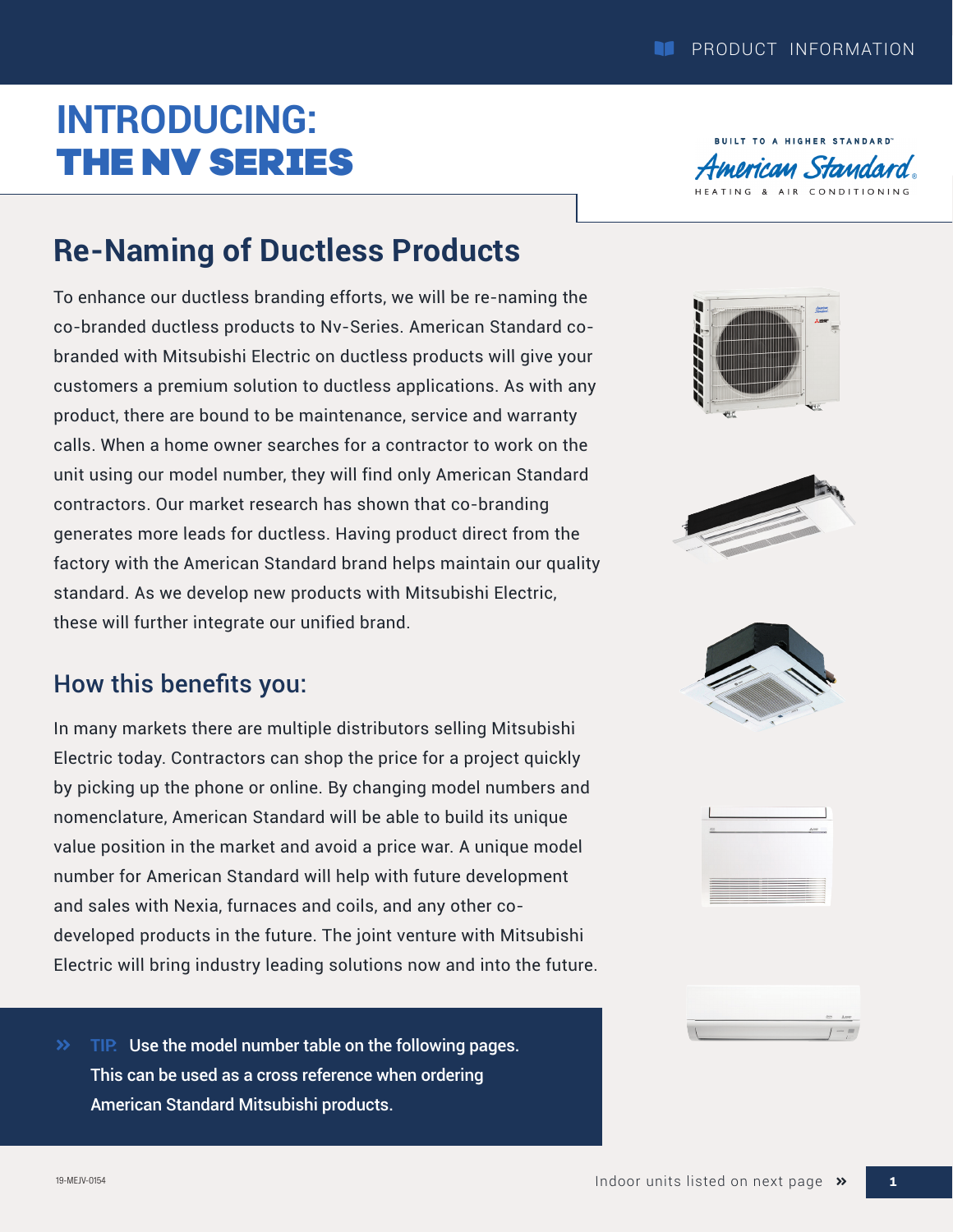| <b>MITSUBISHI</b><br>MODEL # | <b>AMERICAN STANDARD</b><br><b>MODEL (NEW)</b>          | <b>NOMENCLATURE</b><br>(NEW) |
|------------------------------|---------------------------------------------------------|------------------------------|
|                              | MSZ-FHO6NA _______ NAXWPHO6A112AA ______ PH SERIES      |                              |
|                              | MSZ-FHO9NA__________ NAXWPHO9A112AA _______ PH SERIES   |                              |
|                              | MSZ-FH12NA _________ NAXWPH12A112AA _______ PH SERIES   |                              |
|                              | MSZ-FH15NA _________ NAXWPH15A112AA _______ PH SERIES   |                              |
|                              | MSZ-FH18NA2 _______ NAXWPH18A112AA ______ PH SERIES     |                              |
|                              | MSZ-GLO6NA ________ NAXWSTO6A112AA ________ ST SERIES   |                              |
|                              | MSZ-GLO9NA _________ NAXWSTO9A112AA ________ ST SERIES  |                              |
|                              | MSZ-GL12NA _________ NAXWST12A112AA ________ ST SERIES  |                              |
|                              | MSZ-GL15NA _________ NAXWST15A112AA ________ ST SERIES  |                              |
|                              | MSZ-GL18NA _________ NAXWST18A112AA ________ ST SERIES  |                              |
|                              | MSZ-GL24NA _________ NAXWST24A112AA _________ ST SERIES |                              |
|                              | MSZ-D30NA __________ NAXWST30A112AA ________ ST SERIES  |                              |
|                              | MSZ-D36NA _________ NAXWST36A112AA _______ ST SERIES    |                              |
|                              | MSZ-HMO9NA _______ NAXWMT09A112AA ______ ML Series      |                              |
|                              | MSZ-HM12NA ________ NAXWMT12A112AA ______ ML Series     |                              |
|                              | MSZ-HM15NA ________ NAXWMT15A112AA ______ ML Series     |                              |
|                              | MSZ-HM18NA ________ NAXWMT18A112AA ______ ML Series     |                              |
|                              | MSZ-HM24NA ________ NAXWMT24A112AA ______ ML Series     |                              |
|                              | MSZ-JP09WA _________ NAXWMT09A111AA _______ ML 115V     |                              |
|                              | MSZ-JP12WA __________ NAXWMT12A111AA ________ ML 115V   |                              |
|                              | MSZ-WRO9NA ________ NAXWELO9A112AA ______ EL Series     |                              |
|                              | MSZ-WR12NA ________ NAXWEL12A112AA _______ EL Series    |                              |
|                              | MSZ-WR18NA ________ NAXWEL18A112AA _______ EL Series    |                              |
|                              | MSZ-WR24NA ________ NAXWEL24A112AA _______ EL Series    |                              |
|                              | MSZ-EF09NAB _______ MSZ-EF09NAB___________ EF Model     |                              |
|                              | MSZ-EF12NAB ______ MSZ-EF12NAB __________ EF Model      |                              |
|                              | MSZ-EF15NAB - MSZ-EF15NAB - EF Model                    |                              |
|                              | MSZ-EF18NAB _______ MSZ-EF18NAB ___________ EF Model    |                              |
|                              | MSZ-EFO9NAS _______ MSZ-EFO9NAS __________ EF Model     |                              |
|                              | MSZ-EF12NAS _______ MSZ-EF12NAS ___________ EF Model    |                              |
|                              | MSZ-EF15NAS _______ MSZ-EF15NAS ___________ EF Model    |                              |
|                              | MSZ-EF18NAS _______ MSZ-EF18NAS ___________ EF Model    |                              |
|                              | MSZ-EFO9NAW _______ MSZ-EFO9NAW __________ EF Model     |                              |
|                              | MSZ-EF12NAW ________ MSZ-EF12NAW ____________ EF Model  |                              |
|                              | MSZ-EF15NAW ________ MSZ-EF15NAW _____________ EF Model |                              |
|                              | MSZ-EF18NAW _______ MSZ-EF18NAW __________ EF Model     |                              |
|                              | MSY-GLO9NA ________ NAYWSTO9A112AA _______ST SERIES     |                              |

| <b>SERIES LEGEND:</b> |                                                                                  |
|-----------------------|----------------------------------------------------------------------------------|
|                       | $\mathsf{EL}$ $-$ entry level                                                    |
|                       | $ML$ — MID LEVEL                                                                 |
|                       | <b>ML 115V</b> $-$ MID LEVEL 115 VOLT                                            |
|                       | $ST - ENERGY STAR QUALIFIED$                                                     |
|                       | $PH - PRO HEAT$                                                                  |
|                       | $MX PH$ - MULTI-ZONE PRO HEAT                                                    |
|                       | $EF - SAME AS ME MODEL$                                                          |
|                       | <b>KONNECT</b> - MATCHES NON-HIGH WALL<br>INDOOR STYLES WITH A<br>SINGLE OUTDOOR |

**2**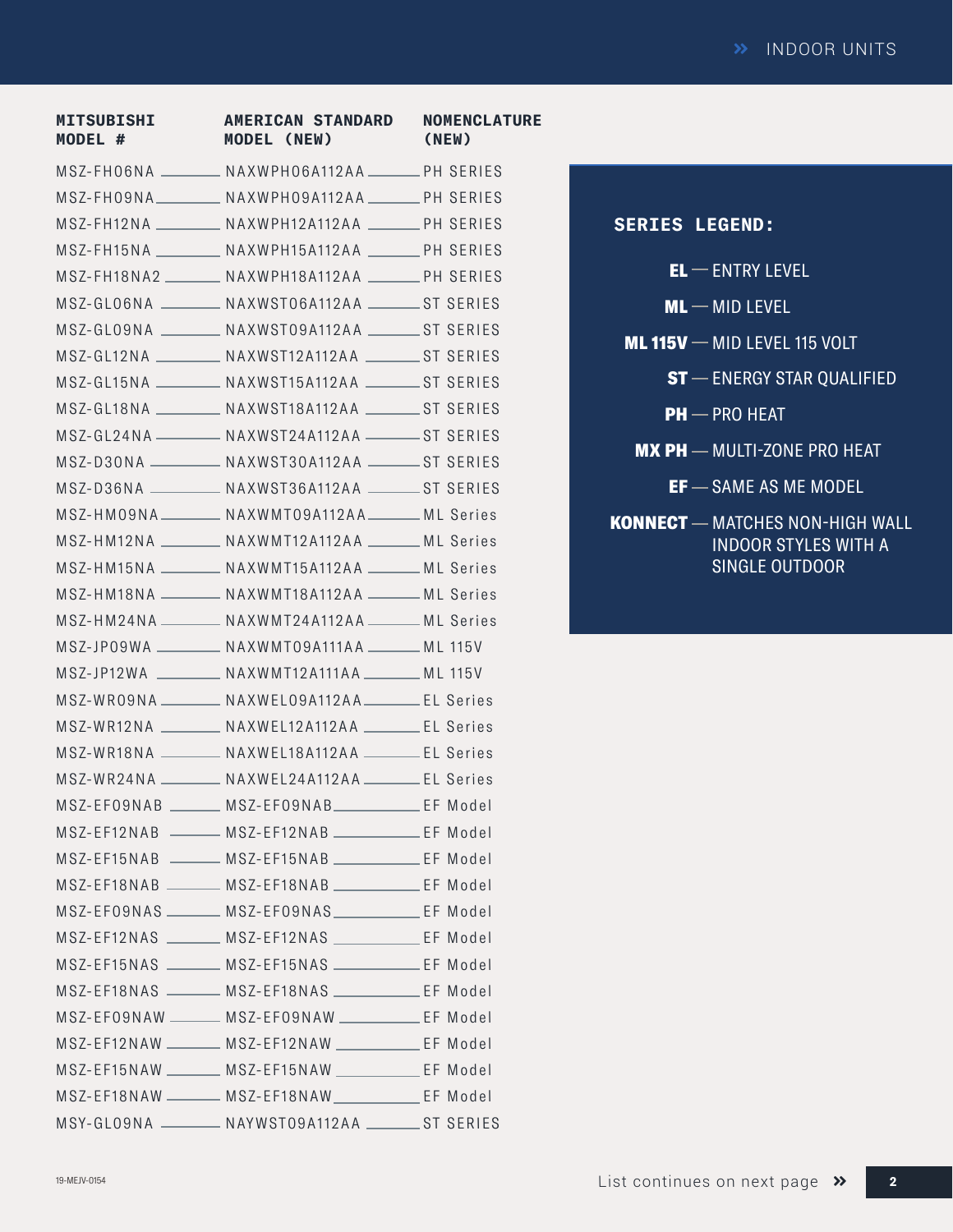| <b>MITSUBISHI</b><br>MODEL # | <b>AMERICAN STANDARD</b><br><b>MODEL (NEW)</b>           | <b>NOMENCLATURE</b><br>(NEW)                                         |
|------------------------------|----------------------------------------------------------|----------------------------------------------------------------------|
|                              | MSY-GL12NA __________ NAYWST12A112AA ________ ST SERIES  |                                                                      |
|                              | MSY-GL15NA ___________ NAYWST15A112AA ________ ST SERIES |                                                                      |
|                              | MSY-GL18NA __________ NAYWST18A112AA _______ ST SERIES   |                                                                      |
|                              | MSY-GL24NA __________ NAYWST24A112AA ________ ST SERIES  |                                                                      |
|                              | MSY-D30NA NAYWST30A112AA ST SERIES                       |                                                                      |
|                              | MSY-D36NA ____________ NAYWST36A112AA ________ ST SERIES |                                                                      |
|                              |                                                          | MFZ-KJO9NA__________ NAXFKSO9A112AA ______ KS Series/Konnect Series  |
|                              |                                                          | MFZ-KJ12NA _________ NAXFKS12A112AA ______ KS Series/Konnect Series  |
|                              |                                                          | MFZ-KJ15NA __________ NAXFKS15A112AA _____ KS Series/Konnect Series  |
|                              |                                                          | MFZ-KJ18NA __________ NAXFKS18A112AA _____ KS Series/Konnect Series  |
|                              |                                                          | MLZ-KPO9NA _______ NAXUKSO9A112AA _____ KS Series/Konnect Series     |
|                              |                                                          | MLZ-KP12NA __________ NAXUKS12A112AA _____ KS Series/Konnect Series  |
|                              |                                                          | MLZ-KP18NA__________ NAXUKS18A112AA _____ KS Series/Konnect Series   |
|                              |                                                          | SVZ-KP12NA __________ NAXAMT12A112AA _____ KS Series/Konnect Series  |
|                              |                                                          | SVZ-KP18NA __________ NAXAMT18A112AA ______ KS Series/Konnect Series |
|                              |                                                          | SVZ-KP24NA __________ NAXAMT24A112AA ______ KS Series/Konnect Series |
|                              |                                                          | SVZ-KP30NA__________ NAXAMT30A112AA_____ KS Series/Konnect Series    |
|                              |                                                          | SVZ-KP36NA _________ NAXAMT36A112AA_____ KS Series/Konnect Series    |
|                              |                                                          | SLZ-KFO9NA __________ NAXCKSO9A112AA _____ KS Series/Konnect Series  |
|                              |                                                          | SLZ-KF12NA __________ NAXCKS12A112AA _____ KS Series/Konnect Series  |
|                              |                                                          | SLZ-KF15NA __________ NAXCKS15A112AA ______ KS Series/Konnect Series |
|                              |                                                          | SLZ-KF18NA __________ NAXCKS18A112AA ______ KS Series/Konnect Series |
|                              |                                                          | SEZ-KDO9NA4________ NAXDKSO9A112AA_____ KS Series/Konnect Series     |
|                              |                                                          | SEZ-KD12NA4 ________ NAXDKS12A112AA _____ KS Series/Konnect Series   |
|                              |                                                          | SEZ-KD15NA4 ________ NAXDKS15A112AA______ KS Series/Konnect Series   |
|                              |                                                          | SEZ-KD18NA4 ________ NAXDKS18A112A _______ KS Series/Konnect Series  |

**SERIES LEGEND:**

 $EL$  – ENTRY LEVEL

- $ML$   $-$  MID LEVEL
- **ML 115V** MID LEVEL 115 VOLT
	- $\operatorname{\textsf{ST}}$   $-$  ENERGY STAR QUALIFIED

 $PH$  — PRO HEAT

- $\textsf{MX PH} \mathbin{\rightarrow} \textsf{MULTI-ZONE}$  PRO HEAT
	- EF SAME AS ME MODEL
- KONNECT MATCHES NON-HIGH WALL INDOOR STYLES WITH A SINGLE OUTDOOR

(End of indoor untis list)

**3**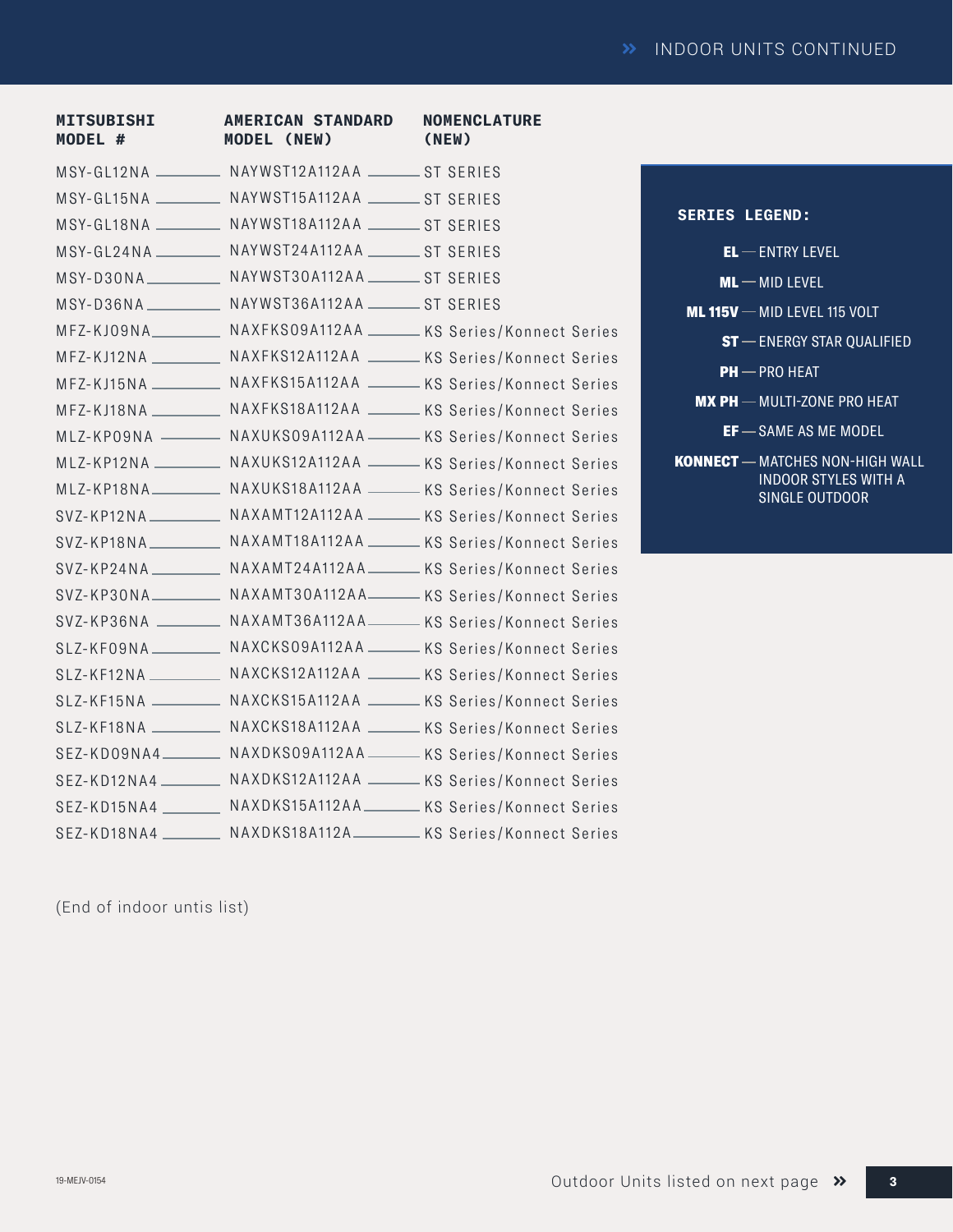| <b>MITSUBISHI</b><br>MODEL # | <b>AMERICAN STANDARD</b><br><b>MODEL (NEW)</b>                    | <b>NOMENCLATURE</b><br>(NEW) |   |
|------------------------------|-------------------------------------------------------------------|------------------------------|---|
|                              | MUZ-FHO6NA __________ NAXSPHO6A112AA _______ PH SERIES            |                              |   |
|                              | MUZ-FHO9NA NAXSPHO9A112AA NA SERIES                               |                              |   |
|                              | MUZ-FH12NA __________ NAXSPH12A112AA _______ PH SERIES            |                              | Ś |
|                              | MUZ-FH15NA __________ NAXSPH15A112AA _______ PH SERIES            |                              |   |
|                              | MUZ-FH18NA2 ________ NAXSPH18A112AA ______ PH SERIES              |                              |   |
|                              | MUZ-FHO6NAH________ NAXSPBO6A112AA _______ PH SERIES              |                              |   |
|                              | MUZ-FHO9NAH________ NAXSPBO9A112AA _______ PH SERIES              |                              |   |
|                              | MUZ-FH12NAH________ NAXSPB12A112AA _______ PH SERIES              |                              |   |
|                              | MUZ-FH15NAH- NAXSPB15A112AA - PH SERIES                           |                              |   |
|                              | MUZ-FH18NAH2 ______ NAXSPB18A112AA ______ PH SERIES               |                              |   |
|                              | MUZ-GLO9NA __________ NAXSSTO9A112AA ________ ST SERIES           |                              |   |
|                              | MUZ-GL12NA __________ NAXSST12A112AA _________ ST SERIES          |                              |   |
|                              | MUZ-GL15NA __________ NAXSST15A112AA _________ ST SERIES          |                              |   |
|                              | MUZ-GL24NA _________ NAXSST18A112AA _________ ST SERIES           |                              | K |
|                              | MUZ-GL24NA _________ NAXSST24A112AA ________ ST SERIES            |                              |   |
|                              |                                                                   |                              |   |
|                              | MUZ-D36NA NAXSST36A112AA ST SERIES                                |                              |   |
|                              | MUZ-HMO9NA _________ NAXSMTO9A112AA ______ ML Series              |                              |   |
|                              | MUZ-HM12NA __________ NAXSMT12A112AA _______ ML Series            |                              |   |
|                              | MUZ-HM15NA NAXSMT15A112AA ML Series                               |                              |   |
|                              | MUZ-HM18NA _________ NAXSMT18A112AA _______ ML Series             |                              |   |
|                              | MUZ-HM24NA ________ NAXSMT24A112AA ______ ML Series               |                              |   |
|                              | MUZ-JP09WA____________ NAXSMT09A111AA _______ ML 115V             |                              |   |
|                              | MUZ-JP12WA ____________ NAXSMT12A111AA ________ ML 115V           |                              |   |
|                              | MUZ-WRO9NA __________ NAXSELO9A112AA ________ EL Series           |                              |   |
|                              | MUZ-WR12NA NAXSEL12A112AA ______ EL Series                        |                              |   |
|                              | MUZ-WR18NA _________ NAXSEL18A112AA _______ EL Series             |                              |   |
|                              | MUZ-WR24NA ________ NAXSEL24A112AA ______ EL Series               |                              |   |
|                              | MUY-GLO9NA _________ NAYSSTO9A112AA ________ ST SERIES            |                              |   |
|                              | MUY-GL12NA _________ NAYSST12A112AA ________ ST SERIES            |                              |   |
|                              | MUY-GL15NA __________ NAYSST15A112AA ________ ST SERIES           |                              |   |
|                              | MUY-GL18NA _________ NAYSST18A112AA ________ ST SERIES            |                              |   |
|                              | MUY-GL24NA _________ NAYSST24A112AA _________ ST SERIES           |                              |   |
|                              | MUY-D30NA __________ NAYSST30A112AA_________ ST SERIES            |                              |   |
|                              | MUY-D36NA ___________ NAYSST36A112AA ________ ST SERIES           |                              |   |
|                              | MUFZ-KJO9NAHZ ____ NAXSPFO9A112AA ______ KS Series/Konnect Series |                              |   |
|                              | MUFZ-KJ12NAHZ ____ NAXSPF12A112AA ______ KS Series/Konnect Series |                              |   |

| <b>SERIES LEGEND:</b> |                                                                                         |
|-----------------------|-----------------------------------------------------------------------------------------|
|                       | $EL$ $ ENTRY$ $LEVEL$                                                                   |
|                       | $ML$ $-$ MID LEVEL                                                                      |
|                       | $ML$ 115V $-$ MID LEVEL 115 VOLT                                                        |
|                       | $ST$ $-$ ENERGY STAR OUALIFIED                                                          |
|                       | $PH - PRO HEAT$                                                                         |
|                       | $MX PH$ - MULTI-ZONE PRO HEAT                                                           |
|                       | $EF - SAME AS ME MODEL$                                                                 |
|                       | <b>KONNECT</b> - MATCHES NON-HIGH WALL<br>INDOOR STYLES WITH A<br><b>SINGLE OUTDOOR</b> |